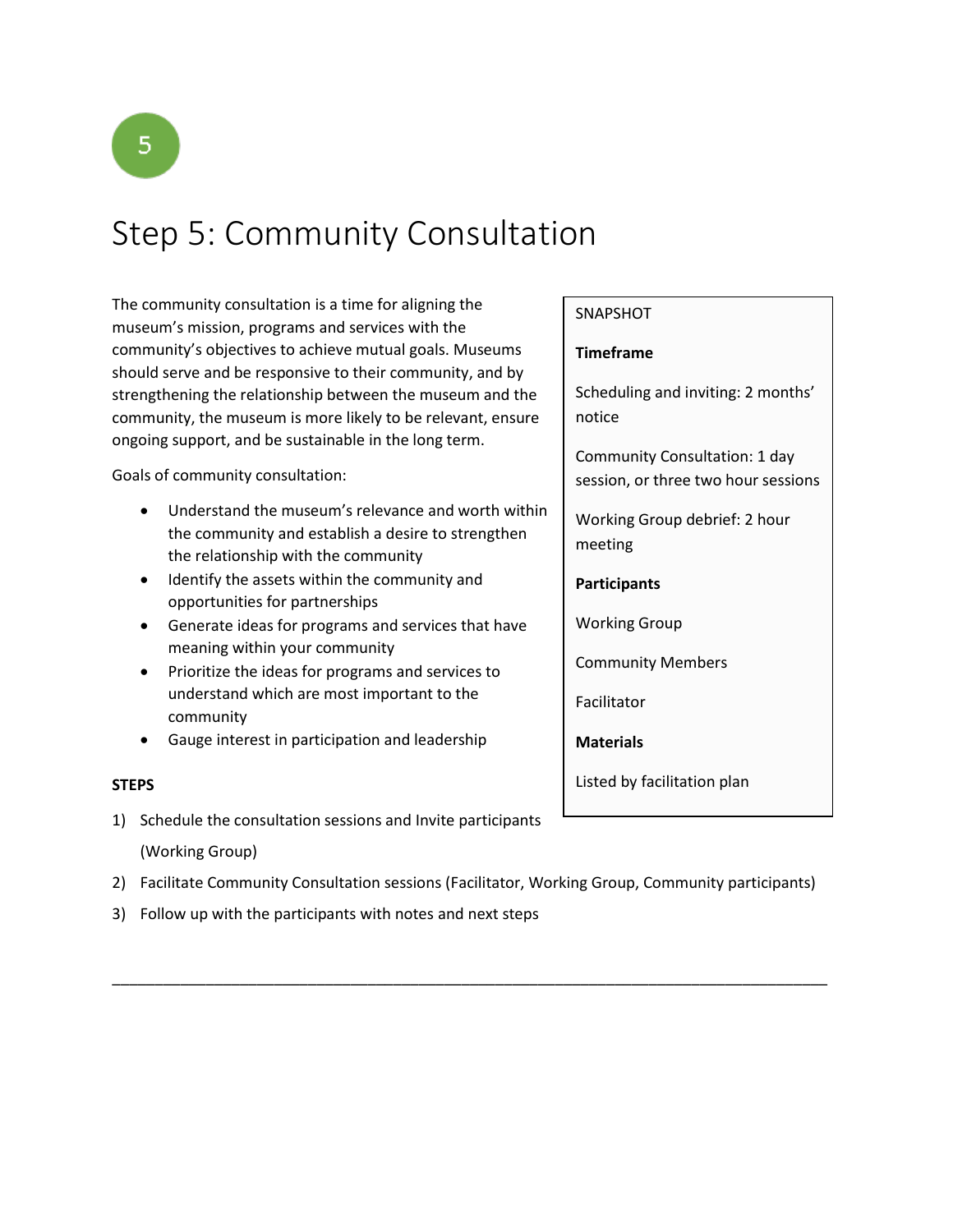## 1) Schedule and Invite

Use a Working Group meeting to work through the tasks associated with scheduling the community consultation sessions and inviting community participants.

#### **Schedule the community consultation sessions**

- 1. Determine whether one ¾ day session or three 2-hour sessions would be most desirable to the community.
- 2. Schedule dates and book a facility to host up to 60 people. If there is interest from more people, consider running the community consultation twice.

#### **Who to invite**

In order to gain rich and representative insight, it is important to invite key community groups, business representatives, government representatives, and community members to be involved. When creating the invite list, be sure to get representation from people in all four quadrants:

| Community<br>& School<br>Groups | <b>Business</b><br>Representatives |
|---------------------------------|------------------------------------|
| Government                      | Community                          |
| Representatives                 | Members                            |

Determining who to invite:

- Use th[e Generating Ideas for Who to Invite to the Table](https://members.museumsontario.ca/sites/default/files/members/members/museumSUCCESSion/Resources/WhotoInvite.pdf) list to generate ideas for who to invite (p. 53)
- Write down the list of names or organizations and next to each write down who on the Working Group has the closest relationship with that person (*Inviting People to the Table*) (p. 54)
- Also consider an open invitation to the community. Have this invitation link to a sign up form so that you know how many people to expect. In the sign up form include a field for the individual to select their affiliation – Government Representative; Local Business Representative; Community Group Representative; Community Member. (There are many free form tools including Eventbrite, Google forms, and Survey Monkey)
- You are looking for 30-60 people in total and want equal representation across the four categories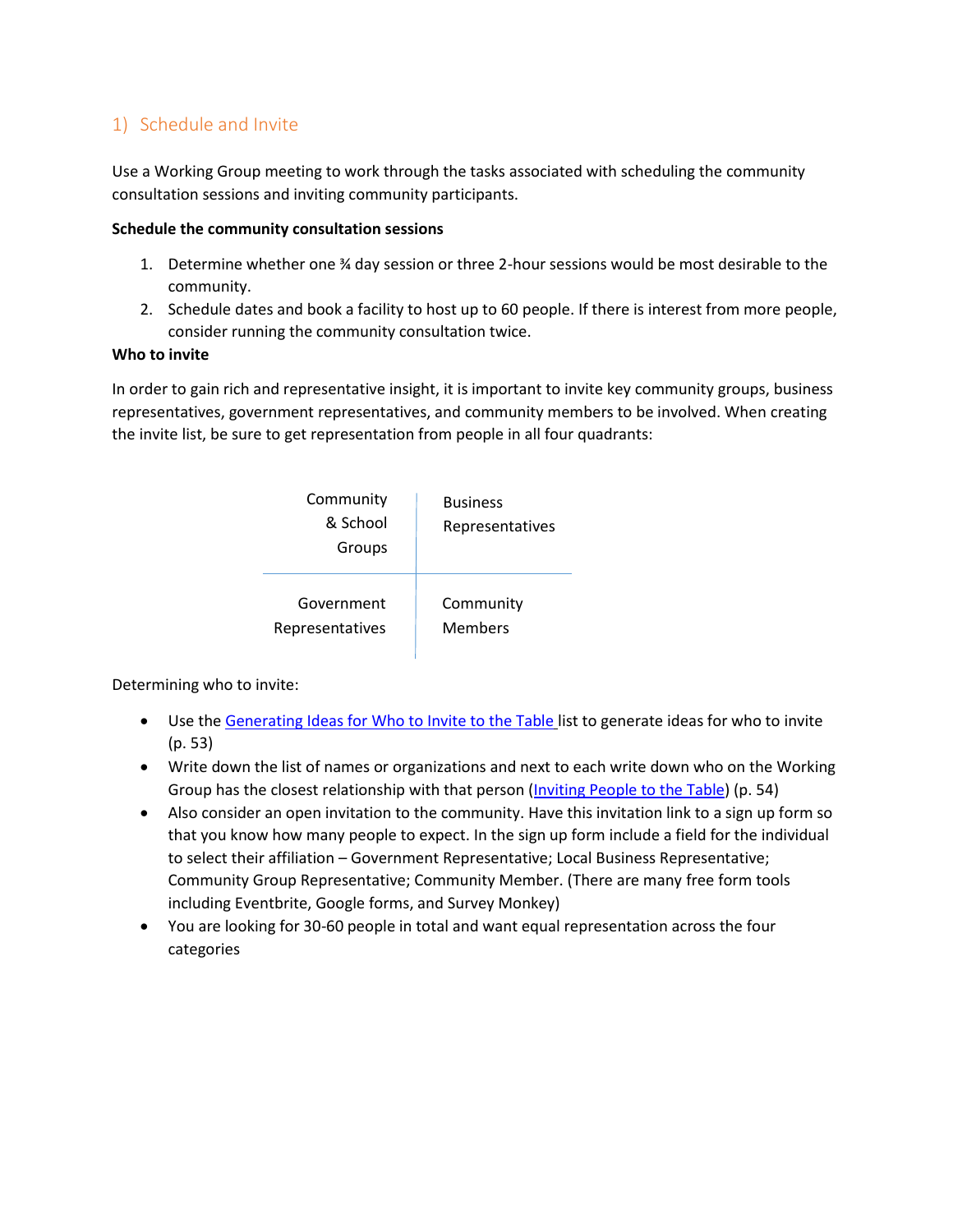How to invite:

- Invite participants to participate personally. Divide and conquer the list within the Working Group and each invite the people with whom you have a relationship
- Explain to each person why they are being invited, what their role will be, and what the outcomes of the process will be. (Use the [Invitation Template](https://members.museumsontario.ca/sites/default/files/members/members/museumSUCCESSion/Resources/InvitationTemplate.pdf) for guidance, p. 55)
- Explain the time commitment and set clear expectations
- Generate excitement! They can directly influence future ideas and programs and enrich their community
- Track RSVPs as they come in and prepare a list of participants with complete contact information
- Confirm attendance for the workshop at least 3 days prior with directions and parking information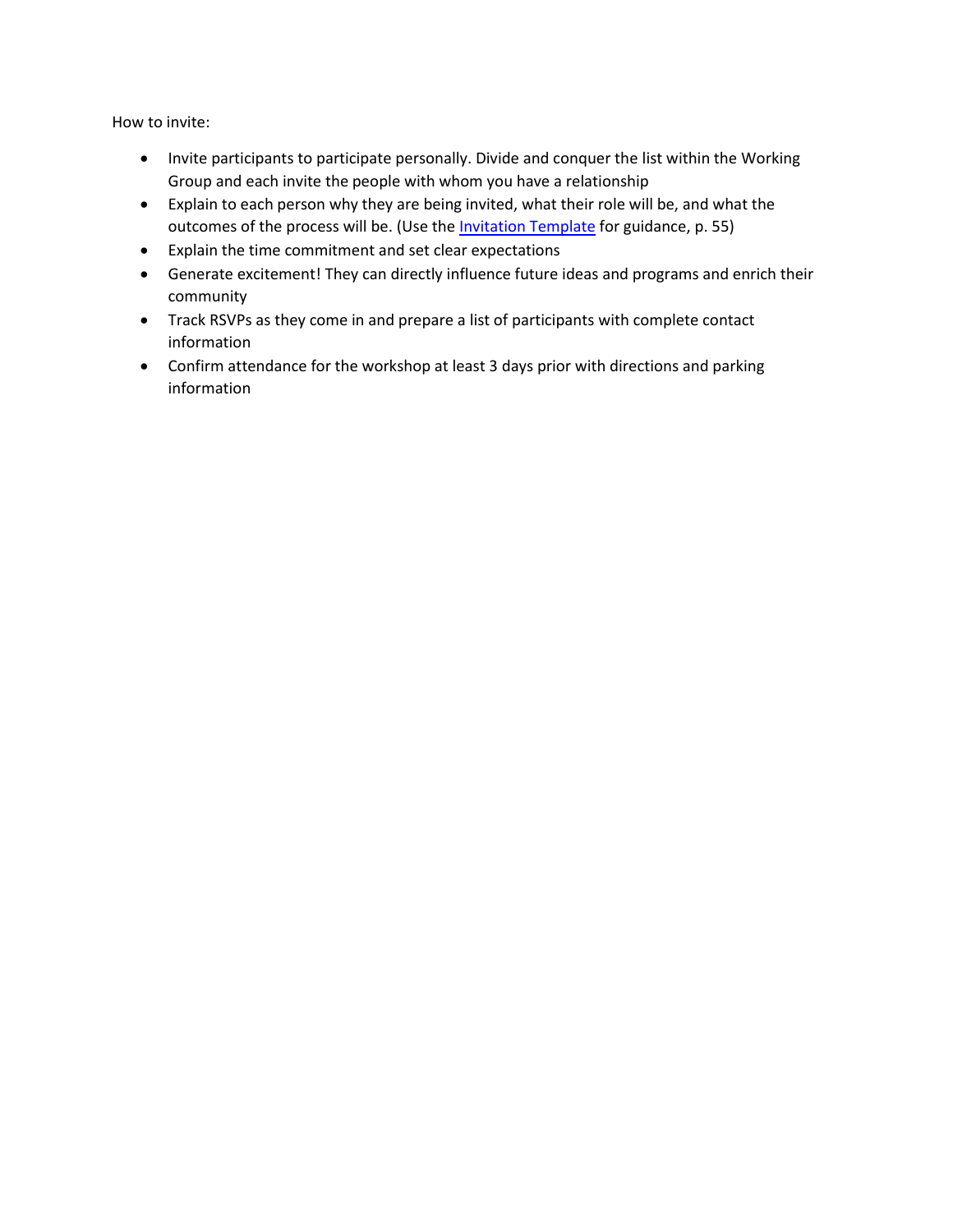## 2) Community Consultation

The community consultation session is a rich time for connection and brainstorming to dream up the future of the museum and its relationship to the community.

#### **Opening:**

The opening can be led by the facilitator together with a museum representative and include the following items:

- Why the museum is undergoing this process (what triggered the museum, key issues, etc.)
- Describe successes to date in forming a relationship with the community. In this process we're allowed to re-think and improve upon these ideas too!
- Why they were invited (i.e. critical to collaborate with the community in developing ideas; representation from diverse groups)
- Overview of the *Engaging your Community* process and this session
- Getting in the right mindset (open-mindedness, creative thinking, critical thinking)
	- o Share creative possibilities [\(LatimerNow,](https://members.museumsontario.ca/sites/default/files/members/members/museumSUCCESSion/Resources/Case%20Studies.pdf) p.56; [Re:Make,](https://members.museumsontario.ca/sites/default/files/members/members/museumSUCCESSion/Resources/Case%20Studies.pdf) p. 57)
- Icebreaker
	- o Suggestion: Speed Dating. Have three rounds of pairing up with someone you don't know really well.
		- Round 1: What's your favourite thing about this community?
		- Round 2: What do you like to do for fun?
		- Round 3: Why is it important that you are here today?

### **Facilitation options:**

There are three different facilitation options for the community consultation ranging in style. Select the style that is the best fit for the museum and the participants.

|    | <b>Facilitation Option</b> | Number of        | <b>Amount of facilitation</b>  | <b>Community considerations</b> | Page |
|----|----------------------------|------------------|--------------------------------|---------------------------------|------|
|    |                            | participants     |                                |                                 |      |
|    | A. Community               | $20 - 60$ people | Less facilitation required     | Accessible for any type of      | 23   |
|    | Conversations              |                  |                                | community                       |      |
| B. | Serious Play               | $10 - 50$ people | Some experience with           | Requires more creativity and    | 28   |
|    |                            |                  | facilitation needed            | abstract thinking               |      |
|    | Visioning Change           | $10 - 50$ people | <b>Experienced facilitator</b> | Helpful if some momentum        | 33   |
|    |                            |                  | required                       | has already been built around   |      |
|    |                            |                  |                                | <b>Community Engagement</b>     |      |